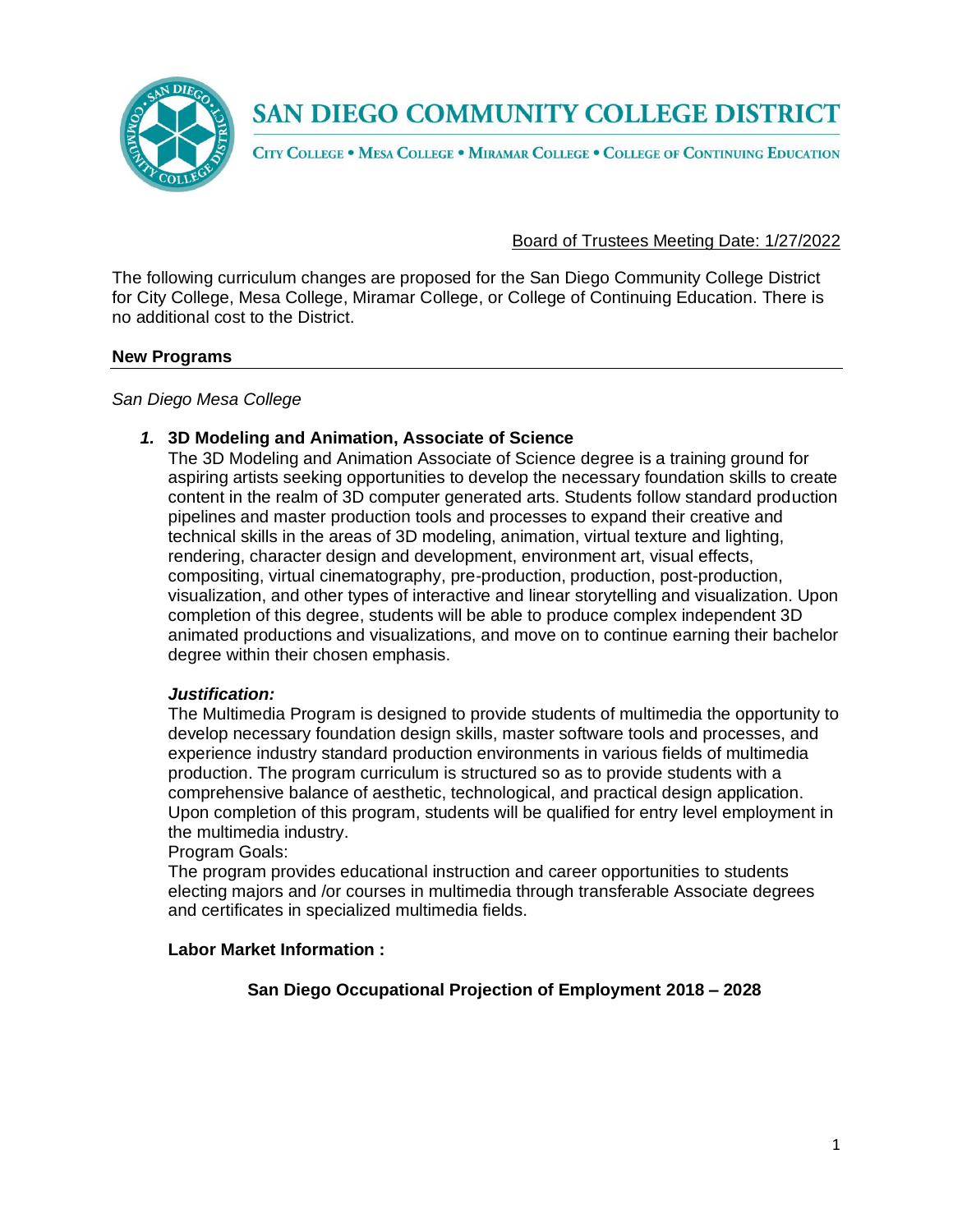

CITY COLLEGE . MESA COLLEGE . MIRAMAR COLLEGE . COLLEGE OF CONTINUING EDUCATION

|                                                        |           | Employment |                 |
|--------------------------------------------------------|-----------|------------|-----------------|
| Occupation                                             |           |            |                 |
|                                                        | Estimated | Projected  | Annual Avg      |
|                                                        | 2018      | 2018-2028  | <b>Openings</b> |
| Graphic Designers (SOC 27-1024)                        | 3,040     | 3,330      | 333             |
| Special Effects Artists and Animators<br>(SOC 27-1014) | 1,000     | 1,260      | 126             |

Source: Centers of Excellence Supply and Demand table, <http://coeccc.net/Supply-and-Demand.aspx>

Advisory Committee Approval:8/20/2021 Regional Consortia Recommendation:10/8/ 2021

## **2. Meat and Seafood Processing, Certificate of Achievement**

Students perform fundamental, intermediate, and advanced meat and seafood processing skills. This certificate is an advanced certificate with emphasis on developing butcher, fishery, and meat ageing skills. The courses focus on the academic and practical skills required to butcher, preserve and process whole animal carcass, primal, and subprimal cuts as well as whole fish fabrication and processing in any professional culinary setting.

## *Justification*:

The Culinary Arts/Culinary Management program offers a variety of courses that develop skills with a hands-on and innovative approach. An introduction to cooking at the fundamental level to advanced skills in classical and modern techniques are the core of the culinary program. The coursework combines both laboratory and theory in a rigorous training format. The program has a student-operated restaurant and bakeshop/creamery that provides experience in a real-life setting. Coursework is supplemented with participation in the field with excursions to local farms, restaurants, and food purveyors. The emphasis of the program is providing industry relevant training in classical and advanced techniques such as, but not limited to, Meat & Seafood Processing, Gastronomy, Garde Manger and Baking & Pastry. The program has strong partnerships with local industry leaders and professionals in all aspects of the hospitality industry. Students are prepared for employment and transfer to four-year programs.

The goal of the culinary program is to provide students with industry-relevant training with a focus of building strong technical and career-building skills in the culinary field. Students obtain an integrated and expansive view of all aspects of the culinary arts for greater marketability and career opportunities.

#### **Labor Market Information**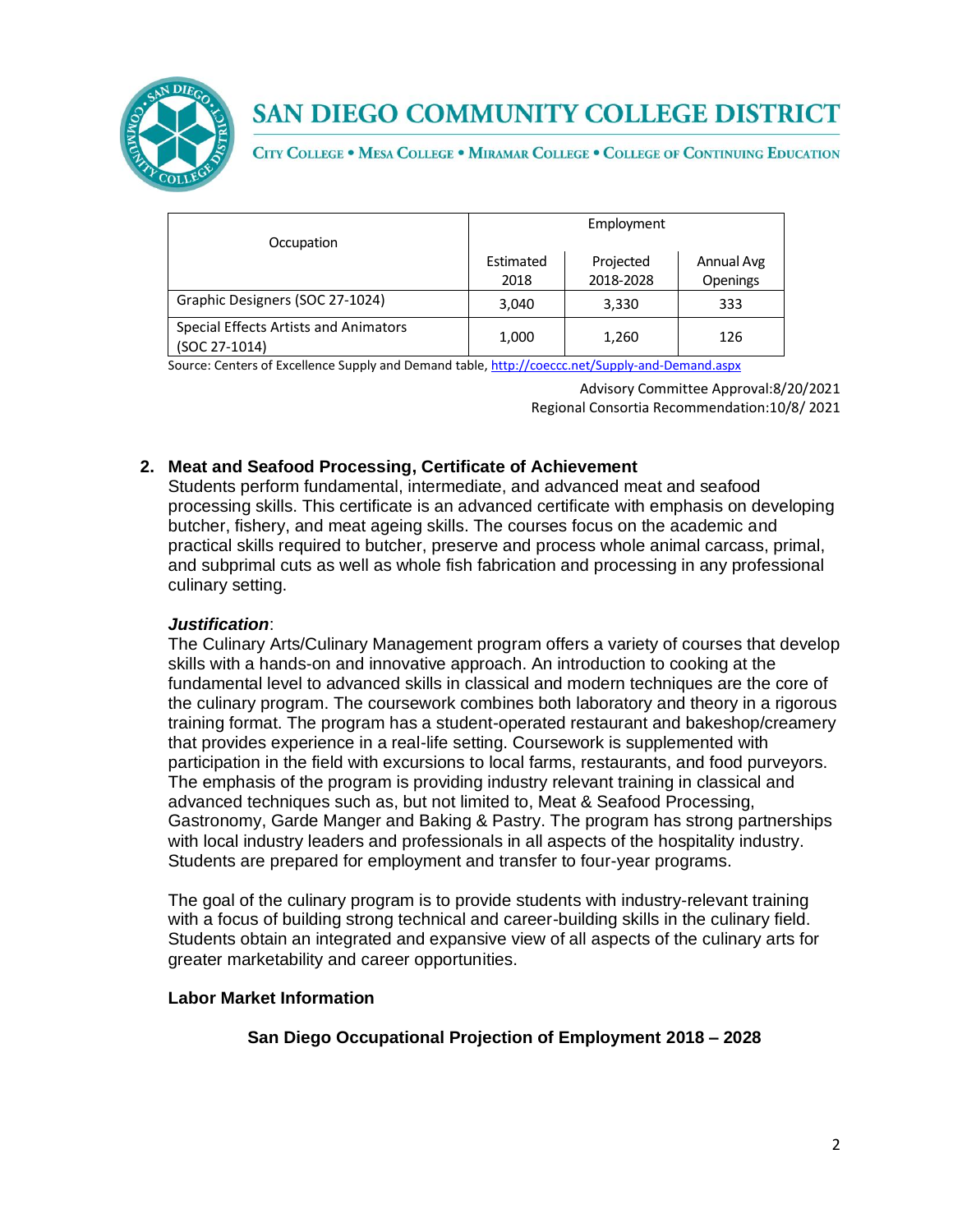

CITY COLLEGE . MESA COLLEGE . MIRAMAR COLLEGE . COLLEGE OF CONTINUING EDUCATION

|                                                                                 |                  | Employment |                 |
|---------------------------------------------------------------------------------|------------------|------------|-----------------|
| Occupation                                                                      |                  |            |                 |
|                                                                                 | <b>Fstimated</b> | Projected  | Annual Avg      |
|                                                                                 | 2018             | 2018-2028  | <b>Openings</b> |
| Chefs and Head Cooks (SOC 35-1011)                                              | 1,380            | 2,040      | 204             |
| First-Line Supervisors of Food Preparation<br>and Serving Workers (SOC 35-1012) | 10,250           | 17,570     | 1,757           |
| Cooks, Private Household (SOC 35-2013)                                          | 100              | 140        | 14              |
| Food Preparation Workers (SOC 35-2021)                                          | 11,410           | 19,790     | 1,979           |
| Bakers (SOC 51-3011)                                                            | 2,580            | 3,920      | 392             |

Source: Centers of Excellence Supply and Demand table, <http://coeccc.net/Supply-and-Demand.aspx>

Advisory Committee Approval:7/12/2021 Regional Consortia Recommendation:8/13/2021

### **3. Patient Care Coordinator, Certificate of Achievement**

The Patient Care Coordinator Program prepares students for employment in outpatient settings including medical clinics and doctors' offices. Students receive training in medical terminology, medical law and ethics, administrative tasks, Microsoft office, lifestyle medicine, health and wellness coaching, and interpersonal communication.

#### *Justification*:

Students who complete this program will be able to: work in a legal, ethical and effective manner as a patient care coordinator; communicate with patients, families and other healthcare provider in an appropriate manner; and perform their expected duties in an efficient and effective manner.

#### **Labor Market Information**

| -p.v , v =v .v                             |            |           |                          |                        |
|--------------------------------------------|------------|-----------|--------------------------|------------------------|
| Occupation                                 | Employment |           | <b>Employment Change</b> | Annual Avg<br>Openings |
|                                            | Estimated  | Projected | Percent                  |                        |
| Home Health Aides<br>(SOC 31-1121)         | 2,533      | 3,710     | 46%                      | 579                    |
| <b>Nurse Assistants</b><br>(SOC 31-1131)   | 10,064     | 11,222    | 12%                      | 1,420                  |
| <b>Medical Assistants</b><br>(SOC 31-9092) | 8,260      | 9,376     | 14%                      | 1,188                  |

#### **San Diego Occupational Projection of Employment 2019 – 2024**

Source: Centers of Excellence Supply and Demand table, <http://coeccc.net/Supply-and-Demand.aspx>

Advisory Committee Approval:9/11/2020 Regional Consortia Recommendation:9/10/2021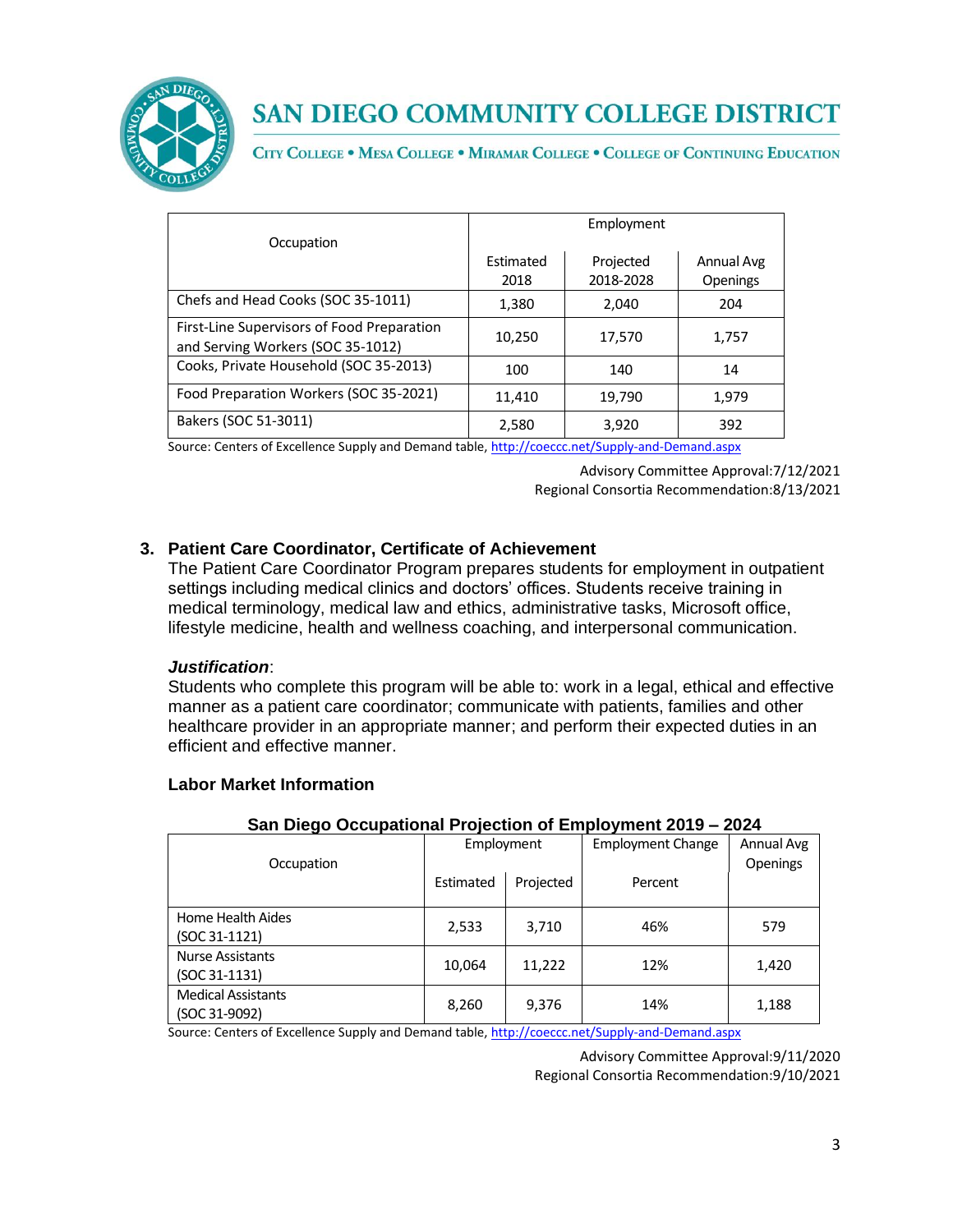

CITY COLLEGE . MESA COLLEGE . MIRAMAR COLLEGE . COLLEGE OF CONTINUING EDUCATION

## **4. Software Engineering Foundations, Certificate of Achievement**

The Software Engineering Foundations Certificate of Achievement prepares students for programming projects that span multiple people, multiple libraries, and multiple technologies. The award curriculum is structured to provide students with a strong foundation in programming and software development theory, and culminates with a large-scale software implementation. As part of this certificate students are exposed to software industry tools and workflows. Students apply those tools and workflows to handle tasks such as requirements development, code design, version control, code reviewing, code debugging, quality assurance, time management and project tracking. This award is beneficial in assisting internship placement, provides avenues for career advancement, and facilitates achievement of a computer science bachelor's degree, which is the standard for software industry positions.

#### *Justification*:

Prepares students for employment in the rapidly expanding field of Computer and Information Sciences and offers the skills required to function effectively in various occupations and professions requiring the use of computers. Required courses focus upon the use and functioning of the computer and relate the general study of the computer with studies of specific languages, enabling the student to combine computer hardware and software to process data into information. Upon completion of this curriculum, the student should have the capability to apply computer technology to diverse business and professional environments and be qualified for employment as an entry-level programmer in the computer and information sciences industry or transfer to 4-year institution.

The goals of the Computer and Information Sciences program are to prepare students to: apply computer technology to diverse business and professional environments; qualify for employment as an entry-level programmer in the computer and information sciences industry; transfer to a 4-year institution; and/or build skills of current workers that align with industry demands.

| <u> San Diego Occupational Projection or Employment 2019 – 2024</u> |            |          |        |            |          |
|---------------------------------------------------------------------|------------|----------|--------|------------|----------|
|                                                                     | Employment |          |        | Employment | Annual   |
| Occupation                                                          |            |          | Change |            | Avg      |
|                                                                     |            |          |        |            | Openings |
|                                                                     | Estimate   | Projecte | Number | Percent    |          |
|                                                                     | d          | d        |        |            |          |
| <b>Computer Programmers</b>                                         | 4,035      | 3,952    | -83    | $-2%$      | 284      |
| (SOC 15-1251)                                                       |            |          |        |            |          |
| Software Developers and Software                                    |            |          |        |            |          |
| <b>Quality Assurance Analysts and Testers</b>                       | 20,593     | 23,045   | 2,452  | 12%        | 2,169    |
| (SOC 15-1256)                                                       |            |          |        |            |          |

#### **Labor Market Information**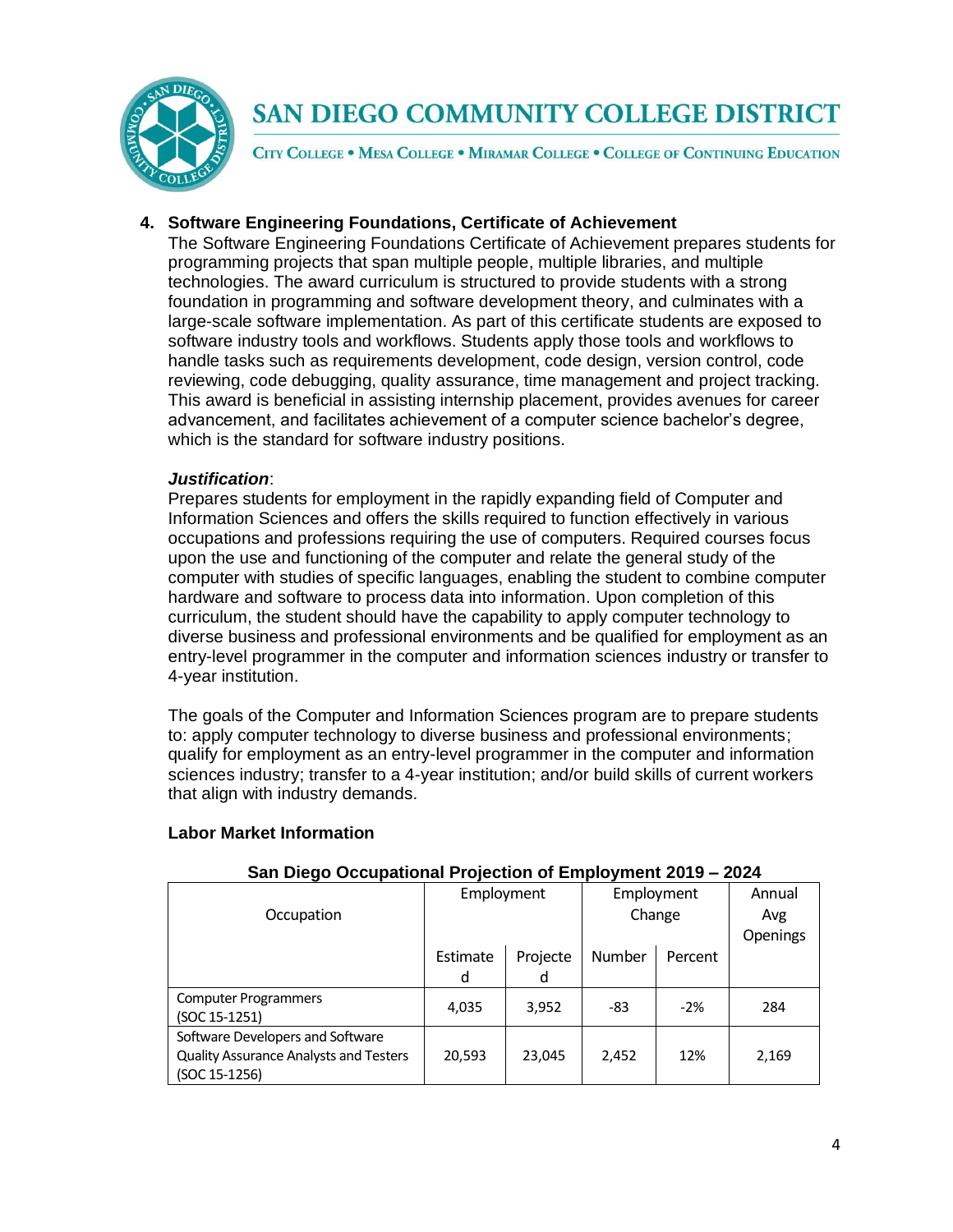

CITY COLLEGE . MESA COLLEGE . MIRAMAR COLLEGE . COLLEGE OF CONTINUING EDUCATION

| Web Developers and Digital Interface | 2.288 | 2.490 | 202 | 9% | าา1 |
|--------------------------------------|-------|-------|-----|----|-----|
| Designers (SOC 15-1257)              |       |       |     |    | -44 |

Source: Centers of Excellence Supply and Demand table, <http://coeccc.net/Supply-and-Demand.aspx>

Advisory Committee Approval: 8/3/2021 Regional Consortia Recommendation:10/8/2021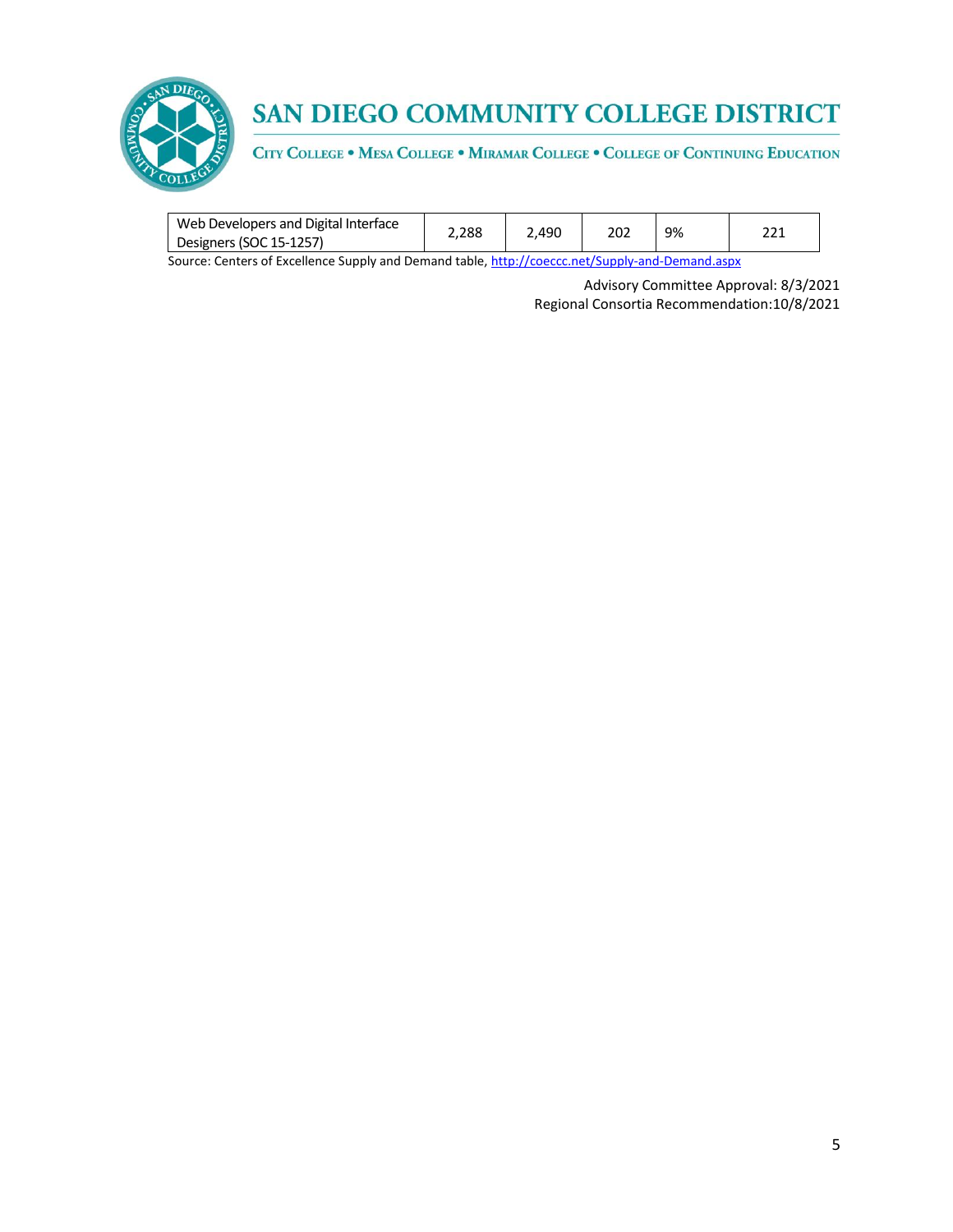

CITY COLLEGE . MESA COLLEGE . MIRAMAR COLLEGE . COLLEGE OF CONTINUING EDUCATION

### **Program Deactivations**

*San Diego City College*

**1. Graphic Design, Certificate of Performance** *Justification*: This degree has been revised to a certificate of achievement

*San Diego Miramar College*

**1. Medical Laboratory Technician Training, Certificate of Performance** *Justification*: This degree is no longer offered.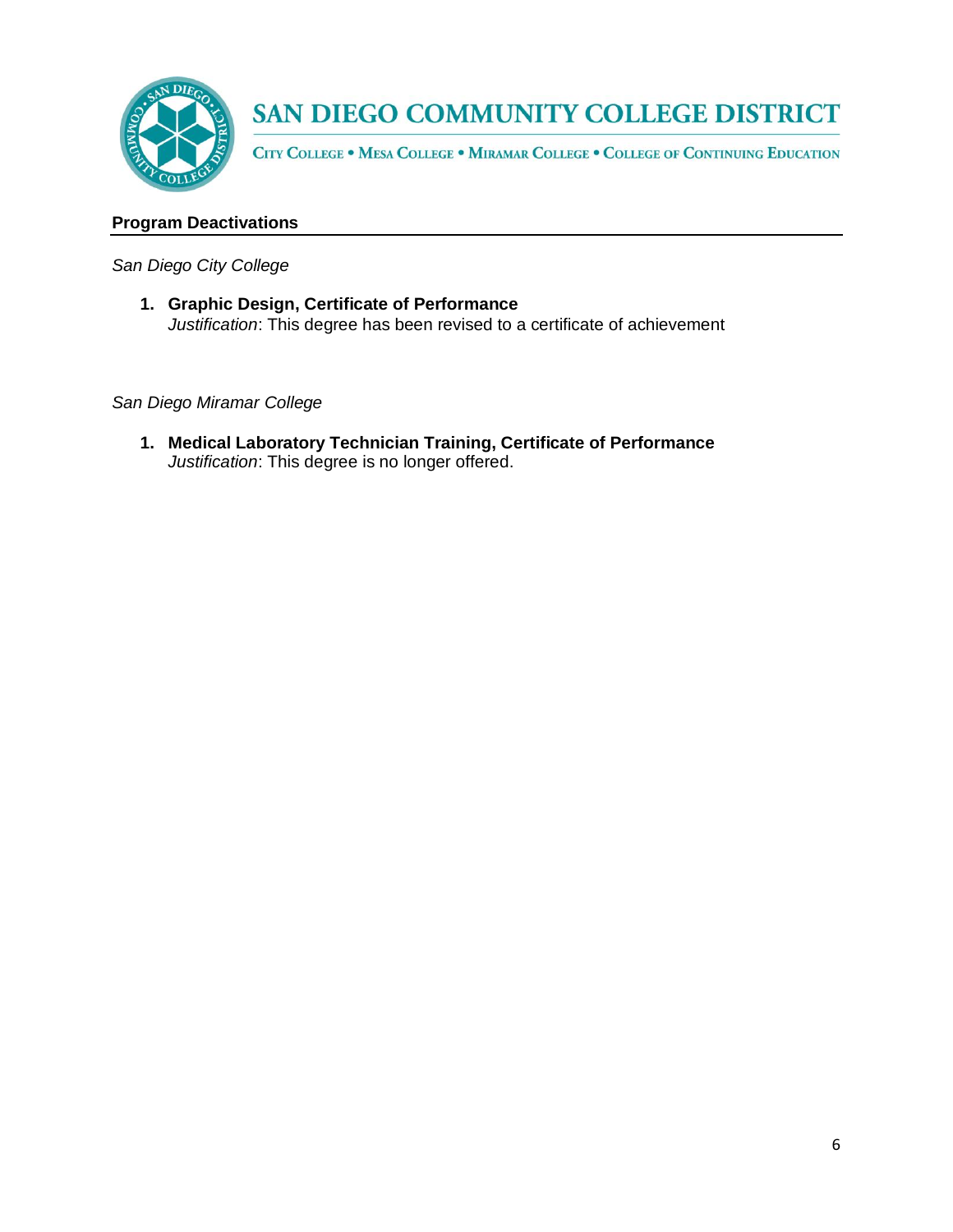

CITY COLLEGE . MESA COLLEGE . MIRAMAR COLLEGE . COLLEGE OF CONTINUING EDUCATION

## **Program Revisions**

#### *San Diego City College*

**1. Liberal Arts and Sciences: Scientific Studies in Biological Science, Associate of Arts**

#### **Changes**

- i. Remove CISC 190 and CISC 192 from Courses Required for the Major
- ii. Add BIOL 232, BUSE115, CHEM 130/130L/231/231L/233/233L, MATH 115/121/122/150/151, and PSYC 255/259 to Courses Required for the Major

#### **2. Philosophy, Associate of Arts**

**Changes** 

i. Remove PHIL 296 from Restricted Electives

#### *San Diego Mesa College*

#### **1. 3D Modeling and Animation, Certificate of Achievement**

**Changes** 

- i. Remove ARFT 155B, MULT 100/121/122/137/139/141/143 from Courses Required for the Major
- ii. Add ARTF 150A, MULT 201/211/213/215/217 to Courses Required for the Major
- iii. Decrease total units from 27 to 21

*Labor Market Information:*

| <u>Jan Diego Occupational Frojection of Employment Zoro – Zozo</u> |                   |                        |                        |  |
|--------------------------------------------------------------------|-------------------|------------------------|------------------------|--|
|                                                                    | Employment        |                        |                        |  |
| Occupation                                                         | Estimated<br>2018 | Projected<br>2018-2028 | Annual Avg<br>Openings |  |
|                                                                    |                   |                        |                        |  |
| Graphic Designers (SOC 27-1024)                                    | 3,040             | 3,330                  | 333                    |  |
| Special Effects Artists and Animators<br>(SOC 27-1014)             | 1,000             | 1.260                  | 126                    |  |

## **San Diego Occupational Projection of Employment 2018 – 2028**

Source: Centers of Excellence Supply and Demand table, <http://coeccc.net/Supply-and-Demand.aspx>

Advisory Committee Approval:8/20/2021 Regional Consortia Recommendation:10/8/ 2021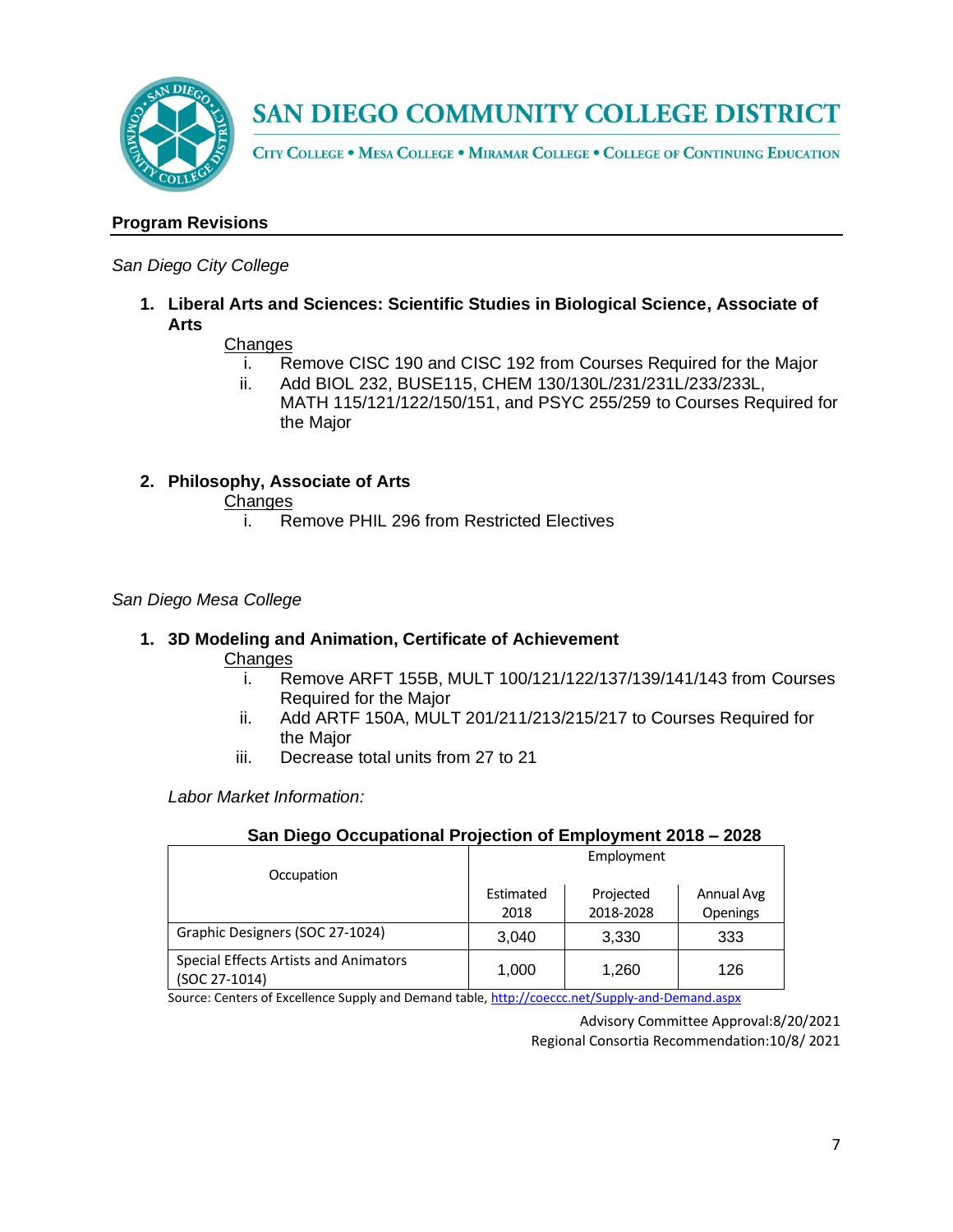

CITY COLLEGE . MESA COLLEGE . MIRAMAR COLLEGE . COLLEGE OF CONTINUING EDUCATION

## **2. Baking and Pastry, Certificate of Achievement**

#### **Changes**

- i. Remove CACM 101 from Courses Required for the Major
- ii. Add CACM 102 to Courses Required for the Major
- iii. Decrease total units from 15 to 14

*Labor Market Information:*

| San Diego Occupational Projection of Employment 2018 – 2028                     |                   |                        |                        |  |
|---------------------------------------------------------------------------------|-------------------|------------------------|------------------------|--|
| Occupation                                                                      | Employment        |                        |                        |  |
|                                                                                 | Estimated<br>2018 | Projected<br>2018-2028 | Annual Avg<br>Openings |  |
| Chefs and Head Cooks (SOC 35-1011)                                              | 1,380             | 2,040                  | 204                    |  |
| First-Line Supervisors of Food Preparation<br>and Serving Workers (SOC 35-1012) | 10,250            | 17,570                 | 1,757                  |  |
| Cooks, Private Household (SOC 35-2013)                                          | 100               | 140                    | 14                     |  |
| Food Preparation Workers (SOC 35-2021)                                          | 11,410            | 19,790                 | 1,979                  |  |
| Bakers (SOC 51-3011)                                                            | 2,580             | 3,920                  | 392                    |  |

**San Diego Occupational Projection of Employment 2018 – 2028**

Source: Centers of Excellence Supply and Demand table, <http://coeccc.net/Supply-and-Demand.aspx>

Advisory Committee Approval:7/12/2021 Regional Consortia Recommendation:8/13/2021

## **3. Chicana and Chicano Studies, Associate of Arts**

#### **Changes**

i. Add CHIC 140 and CHIC 155 to Restricted Electives

## **4. Culinary Arts/Culinary Management, Associate of Science**

#### **Changes**

- i. Remove CACM 101/105/120/130/131/201/205 from Courses Required for the Major
- ii. Add CACM 102/103/106/122A/122B/132A/132B/132C/133A/133B/ 202/206A/206B/206C to Courses Required for the Major

*Labor Market Information:*

| San Diego Occupational Projection of Employment 2018 – 2028 |           |            |                 |
|-------------------------------------------------------------|-----------|------------|-----------------|
|                                                             |           | Employment |                 |
| Occupation                                                  |           |            |                 |
|                                                             | Estimated | Projected  | Annual Avg      |
|                                                             | 2018      | 2018-2028  | <b>Openings</b> |
| Chefs and Head Cooks (SOC 35-1011)                          | 1,380     | 2,040      | 204             |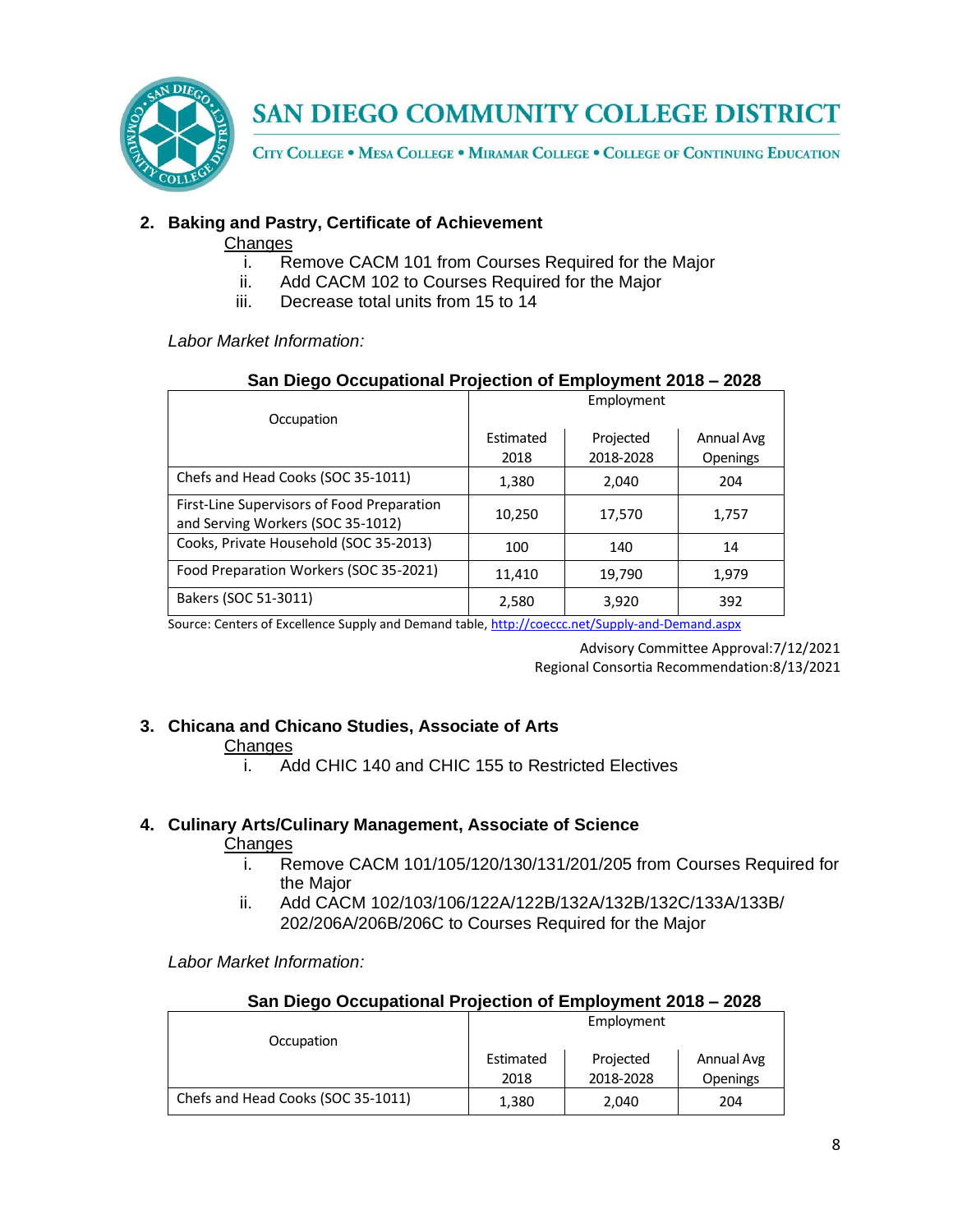

CITY COLLEGE . MESA COLLEGE . MIRAMAR COLLEGE . COLLEGE OF CONTINUING EDUCATION

|                                                                                 | Employment |           |            |
|---------------------------------------------------------------------------------|------------|-----------|------------|
| Occupation                                                                      |            |           |            |
|                                                                                 | Estimated  | Projected | Annual Avg |
|                                                                                 | 2018       | 2018-2028 | Openings   |
| First-Line Supervisors of Food Preparation<br>and Serving Workers (SOC 35-1012) | 10,250     | 17,570    | 1,757      |
| Cooks, Private Household (SOC 35-2013)                                          | 100        | 140       | 14         |
| Food Preparation Workers (SOC 35-2021)                                          | 11,410     | 19,790    | 1,979      |
| Bakers (SOC 51-3011)                                                            | 2,580      | 3,920     | 392        |

Source: Centers of Excellence Supply and Demand table, <http://coeccc.net/Supply-and-Demand.aspx>

Advisory Committee Approval:7/12/2021 Regional Consortia Recommendation:8/13/2021

## **5. Culinary Arts/Culinary Management, Certificate of Achievement**

#### **Changes**

- iii. Remove CACM 101/105/120/130/131 from Courses Required for the Major
- iv. Add CACM 102/103/106/122A/122B/132A/132B/132C/133A/133B to Courses Required for the Major
- v. Decrease total units from 31 to 30.5

*Labor Market Information:*

## **San Diego Occupational Projection of Employment 2018 – 2028**

|                                                                                 |           | Employment |                 |
|---------------------------------------------------------------------------------|-----------|------------|-----------------|
| Occupation                                                                      |           |            |                 |
|                                                                                 | Estimated | Projected  | Annual Avg      |
|                                                                                 | 2018      | 2018-2028  | <b>Openings</b> |
| Chefs and Head Cooks (SOC 35-1011)                                              | 1,380     | 2,040      | 204             |
| First-Line Supervisors of Food Preparation<br>and Serving Workers (SOC 35-1012) | 10,250    | 17,570     | 1,757           |
| Cooks, Private Household (SOC 35-2013)                                          | 100       | 140        | 14              |
| Food Preparation Workers (SOC 35-2021)                                          | 11,410    | 19,790     | 1,979           |
| Bakers (SOC 51-3011)                                                            | 2,580     | 3,920      | 392             |

Source: Centers of Excellence Supply and Demand table, <http://coeccc.net/Supply-and-Demand.aspx>

Advisory Committee Approval:7/12/2021 Regional Consortia Recommendation:8/13/2021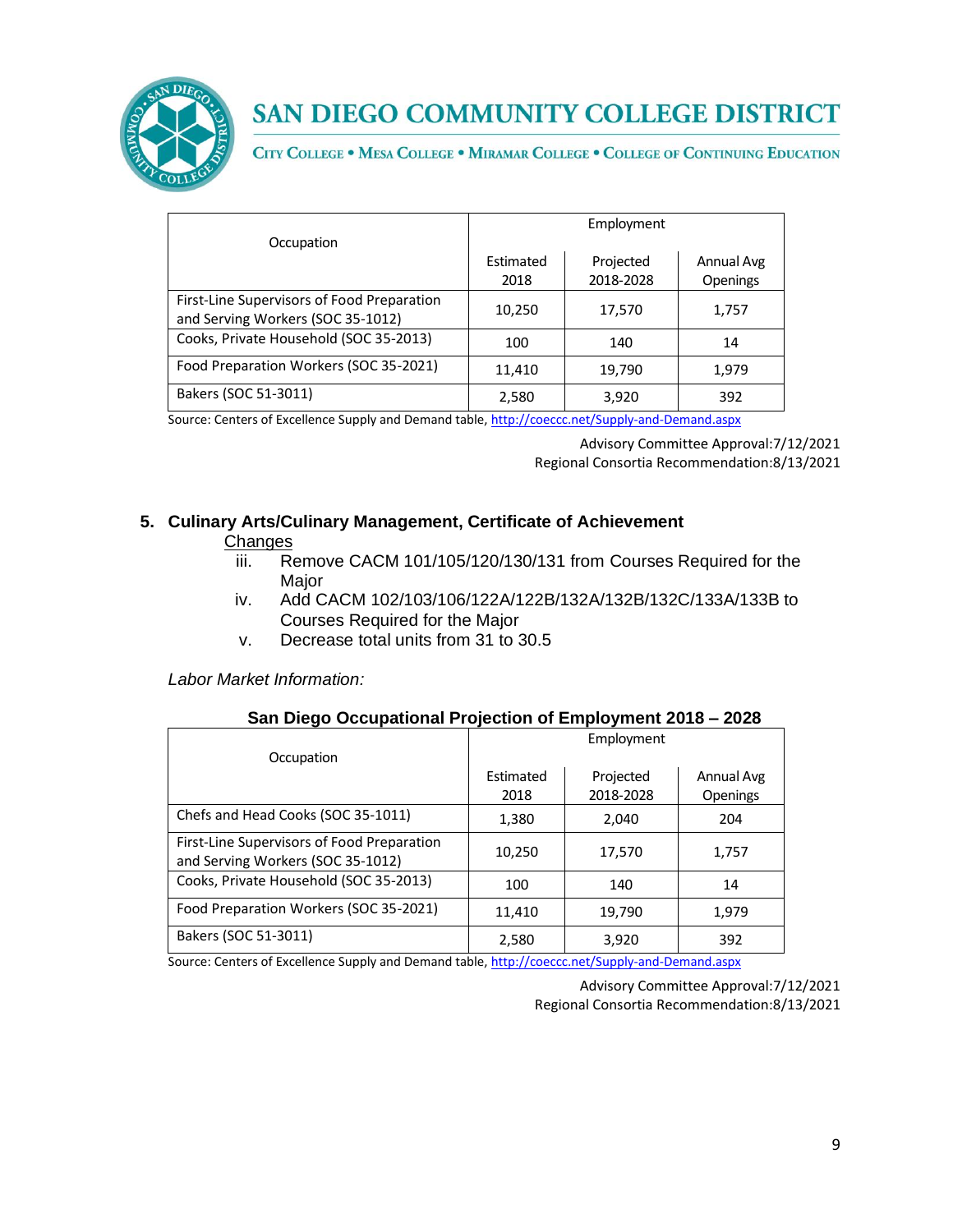

CITY COLLEGE . MESA COLLEGE . MIRAMAR COLLEGE . COLLEGE OF CONTINUING EDUCATION

### **6. Interactive Media Production, Certificate of Achievement**

#### **Changes**

- i. Remove MULT 137 from Courses Required for the Major
- ii. Remove ARTF 150B and MULT 139/141/143 from Restricted Electives
- iii. Add MULT 201 to Courses Required for the Major
- iv. Add MULT 211/213/215/217 to Restricted Electives

*Labor Market Information:*

| San Diego Occupational Projection of Employment 2018 - 2028 |            |           |            |  |
|-------------------------------------------------------------|------------|-----------|------------|--|
| Occupation                                                  | Employment |           |            |  |
|                                                             | Estimated  | Projected | Annual Avg |  |
|                                                             | 2018       | 2018-2028 | Openings   |  |
| Graphic Designers (SOC 27-1024)                             | 3,040      | 3,330     | 333        |  |
| Special Effects Artists and Animators<br>(SOC 27-1014)      | 1,000      | 1,260     | 126        |  |

Source: Centers of Excellence Supply and Demand table, <http://coeccc.net/Supply-and-Demand.aspx>

Advisory Committee Approval: 8/20/2021 Regional Consortia Recommendation:10/8/2021

## **7. Kinesiology, Associate in Arts for Transfer**

#### **Changes**

- i. Remove EXSC 170A/170B/170C/170D from Restricted Electives
- ii. Add DANC 112A/112B/112C/112D/ 117A/117B/117C/117D/122A/122B/ 122C/122D/125A/125B/126A/126B/137A/137B/137C/137D, EXSC 110A/110B/110C/110D/114A/114B/114C/114D/116A/116B /126A/126B/126C/126D/130A/130B/130C/130D/140A/140B/140C/140D/ 141A/141B/141C/147A/147B/147C/147D/148A/148B/148C/148D/156A/ 156B/156C/156D/160A/160B/160C/160D/164A/164B/164C/164D/179A/ 179B/179C/179D/180A/180B/180C/180D/183A/183B/183C/183D/184A/ 184B/184C/184D to Restricted Electives
- iii. Increase total units from 20-22 to 20-24.5

#### **8. Music Studies, Associate of Arts**

#### **Changes**

iv. Add MUSI 138 to Restricted Electives

#### **9. Music Technology, Associate of Arts**

#### **Changes**

i. Add MUSI 139 to Restricted Electives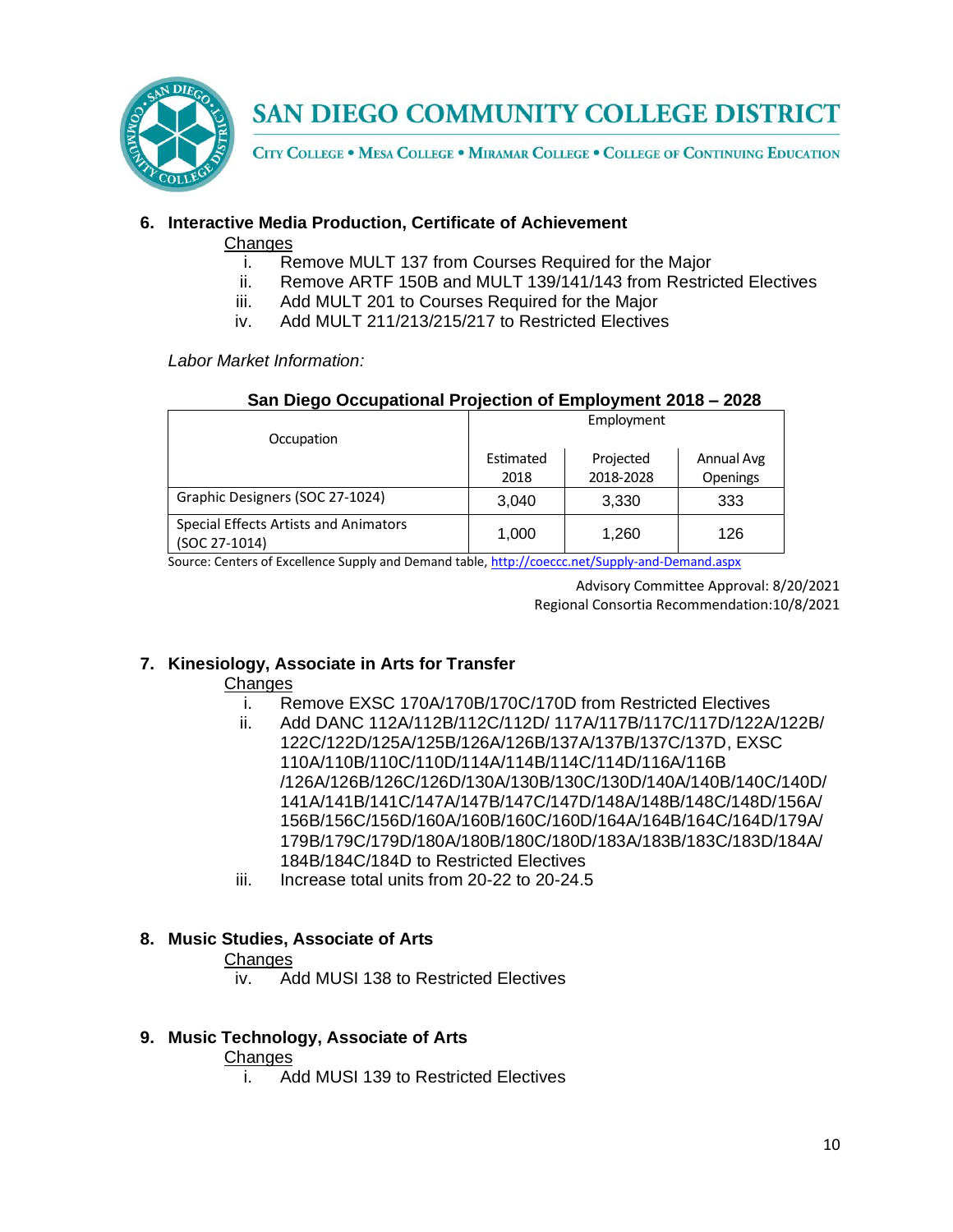

CITY COLLEGE . MESA COLLEGE . MIRAMAR COLLEGE . COLLEGE OF CONTINUING EDUCATION

### **10. Music Technology, Certificate of Achievement**

#### **Changes**

i. Add MUSI 139 to Restricted Electives

#### **11. Sustainability, Associate of Arts**

#### **Changes**

i. Add POLI 201 to Courses Required for the Major

#### **12. Sustainability, Certificate of Achievement**

#### **Changes**

i. Add POLI 201 to Courses Required for the Major

### **13. Video Game Design and Development, Associate of Science**

#### **Changes**

- i. Remove MULT 137 and MULT 139 from Courses Required for the Major
- ii. Add MULT 201 and MULT 211 to Courses Required for the Major

*Labor Market Information:*

#### **San Diego Occupational Projection of Employment 2018 – 2028**

| Occupation                                             | Employment        |                        |                               |
|--------------------------------------------------------|-------------------|------------------------|-------------------------------|
|                                                        | Estimated<br>2018 | Projected<br>2018-2028 | Annual Avg<br><b>Openings</b> |
| Graphic Designers (SOC 27-1024)                        | 3,040             | 3,330                  | 333                           |
| Special Effects Artists and Animators<br>(SOC 27-1014) | 1,000             | 1,260                  | 126                           |

Source: Centers of Excellence Supply and Demand table, <http://coeccc.net/Supply-and-Demand.aspx>

Advisory Committee Approval: 8/20/2021 Regional Consortia Recommendation: 10/8/2021

## **14. Video Game Design and Development, Certificate of Achievement**

#### **Changes**

- iii. Remove MULT 137 and MULT 139 from Courses Required for the Major
- iv. Add MULT 201 and MULT 211 to Courses Required for the Major

*Labor Market Information:*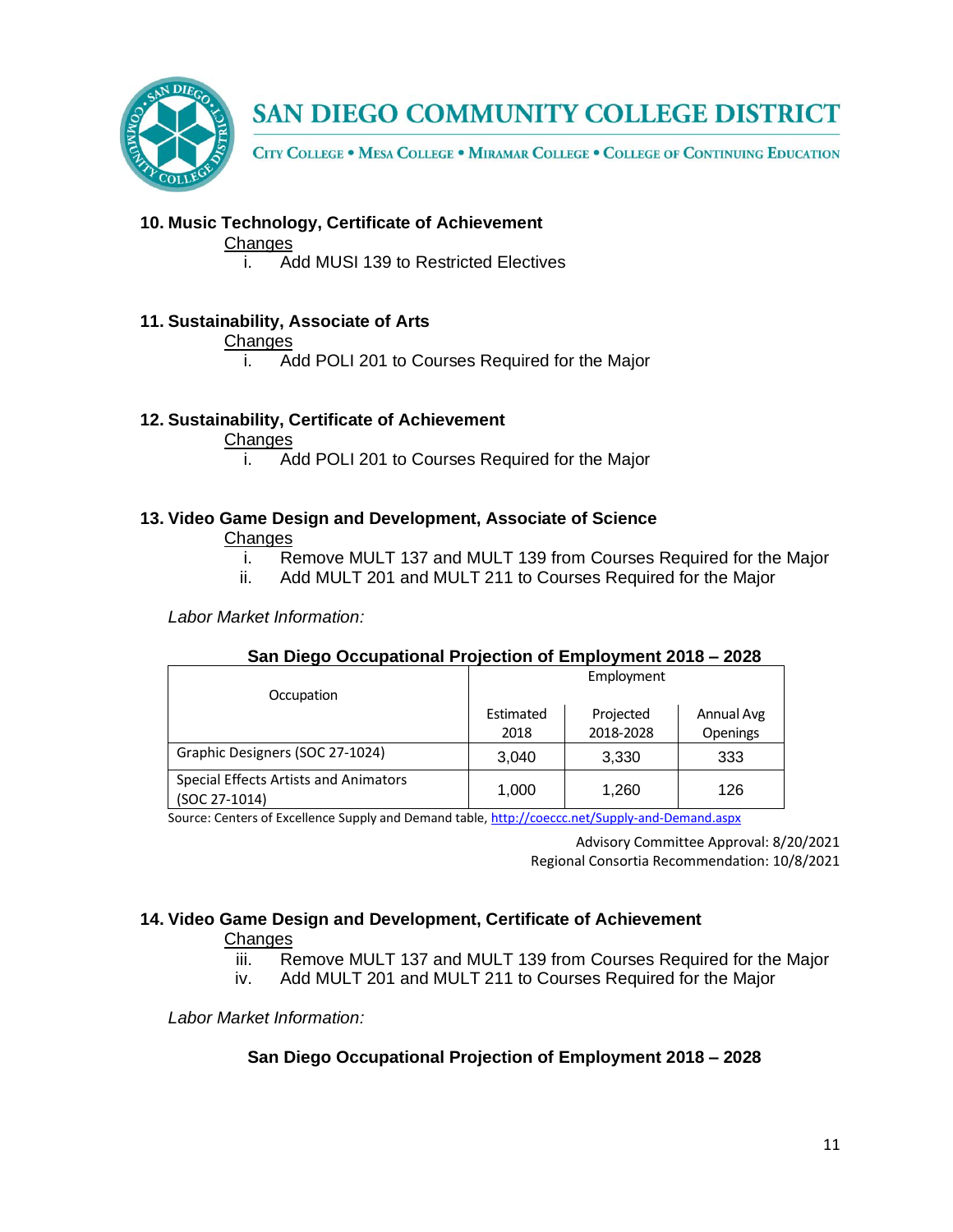

CITY COLLEGE . MESA COLLEGE . MIRAMAR COLLEGE . COLLEGE OF CONTINUING EDUCATION

|                                                        | Employment |           |            |
|--------------------------------------------------------|------------|-----------|------------|
| Occupation                                             |            |           |            |
|                                                        | Estimated  | Projected | Annual Avg |
|                                                        | 2018       | 2018-2028 | Openings   |
| Graphic Designers (SOC 27-1024)                        | 3.040      | 3.330     | 333        |
| Special Effects Artists and Animators<br>(SOC 27-1014) | 1,000      | 1.260     | 126        |

Source: Centers of Excellence Supply and Demand table, <http://coeccc.net/Supply-and-Demand.aspx>

Advisory Committee Approval: 8/20/2021 Regional Consortia Recommendation: 10/8/2021

### **15. Visual Communication, Associate of Science**

Changes

- i. Remove MULT 137/139/141/143 from Restricted Electives
- ii. Add MULT 201/211/213/215/217 to Restricted Electives

*Labor Market Information:*

| San Diego Occupational Projection of Employment 2018 – 2028 |            |           |            |
|-------------------------------------------------------------|------------|-----------|------------|
| Occupation                                                  | Employment |           |            |
|                                                             | Estimated  | Projected | Annual Avg |
|                                                             | 2018       | 2018-2028 | Openings   |
| Graphic Designers (SOC 27-1024)                             | 3,040      | 3,330     | 333        |
| Special Effects Artists and Animators<br>(SOC 27-1014)      | 1,000      | 1.260     | 126        |

#### **San Diego Occupational Projection of Employment 2018 – 2028**

Source: Centers of Excellence Supply and Demand table, <http://coeccc.net/Supply-and-Demand.aspx>

Advisory Committee Approval: 8/20/2021 Regional Consortia Recommendation: 11/19/2021

#### *San Diego Miramar College*

## **1. Business Management, Certificate of Achievement**

#### **Changes**

- i. Remove MATH 150 from Restricted Electives
- ii. Decrease total units from 27-30 to 27-28 units

*Labor Market Information:*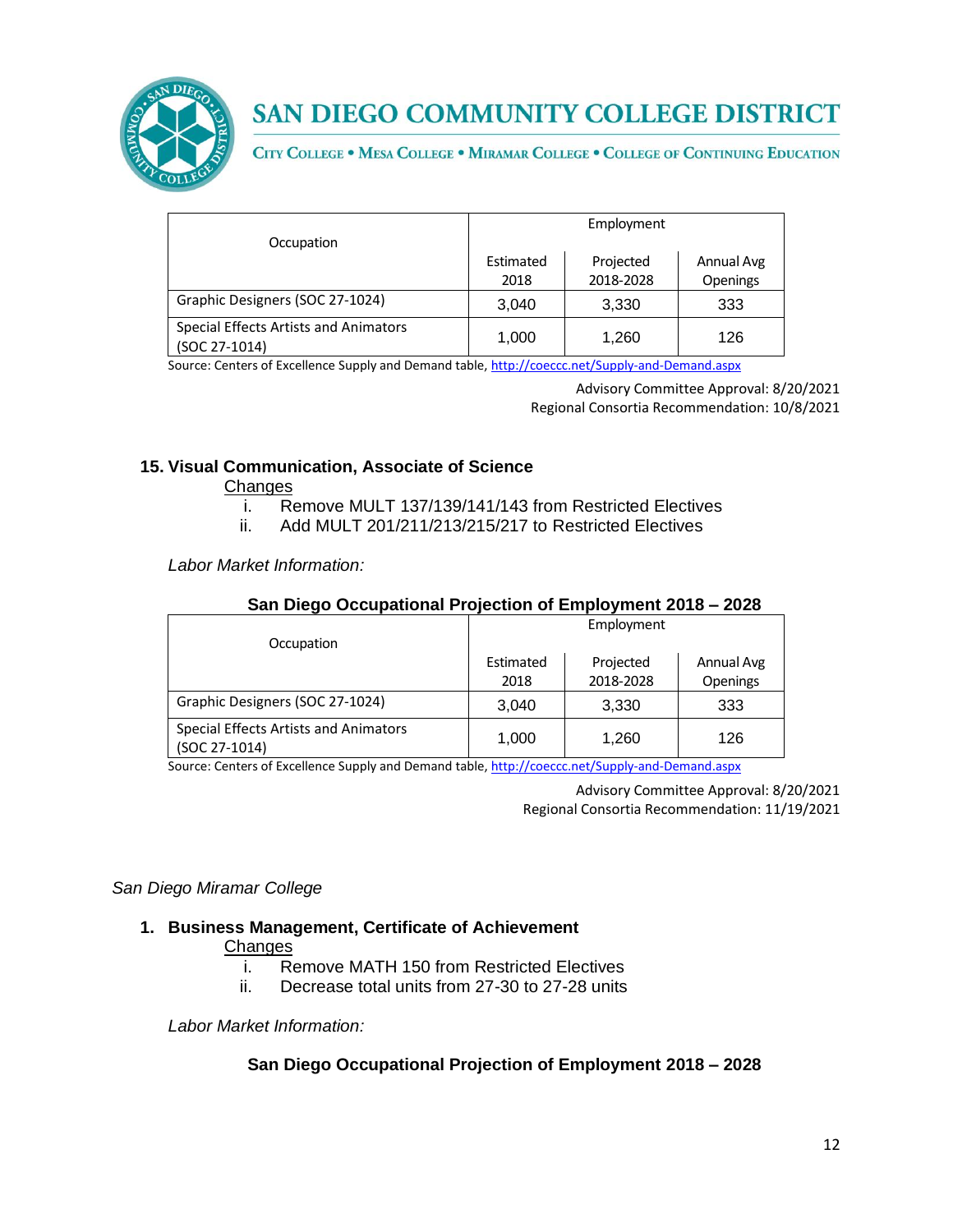

CITY COLLEGE . MESA COLLEGE . MIRAMAR COLLEGE . COLLEGE OF CONTINUING EDUCATION

|                                                          | Employment |           |                 |
|----------------------------------------------------------|------------|-----------|-----------------|
| Occupation                                               |            |           |                 |
|                                                          | Estimated  | Projected | Annual Avg      |
|                                                          | 2018       | 2018-2028 | <b>Openings</b> |
| <b>General and Operations Managers</b><br>(SOC 11-1021)  | 22,240     | 22,380    | 2,238           |
| <b>Administrative Services Managers</b><br>(SOC 11-3011) | 3,360      | 3,210     | 321             |
| Managers, All Other<br>(SOC 11-9199)                     | 15,750     | 14,120    | 1,412           |

Source: Centers of Excellence Supply and Demand table, <http://coeccc.net/Supply-and-Demand.aspx>

Advisory Committee Approval:4/13/2020 Regional Consortia Recommendation:5/14/2021

## **2. Entry Level Firefighter, Associate of Science**

#### **Changes**

- i. Remove FIPT 110A from Restricted Electives
- ii. Add FIPT 150W and FIPT 322D to Restricted Electives

*Labor Market Information:*

#### **San Diego Occupational Projection of Employment 2018 – 2028**

|                            | Employment |           |            |
|----------------------------|------------|-----------|------------|
| Occupation                 |            |           |            |
|                            | Estimated  | Projected | Annual Avg |
|                            | 2018       | 2018-2028 | Openings   |
| Firefighters (SOC 33-2011) | 3,450      | 2,600     | 260        |

Source: Centers of Excellence Supply and Demand table, <http://coeccc.net/Supply-and-Demand.aspx>

Advisory Committee Approval: 11/19/2020 Regional Consortia Recommendation:5/14/2021

## **3. Entry Level Firefighter, Certificate of Achievement**

#### **Changes**

- i. Remove FIPT 110A from Restricted Electives
- ii. Add FIPT 150W and FIPT 322D to Restricted Electives

*Labor Market Information:*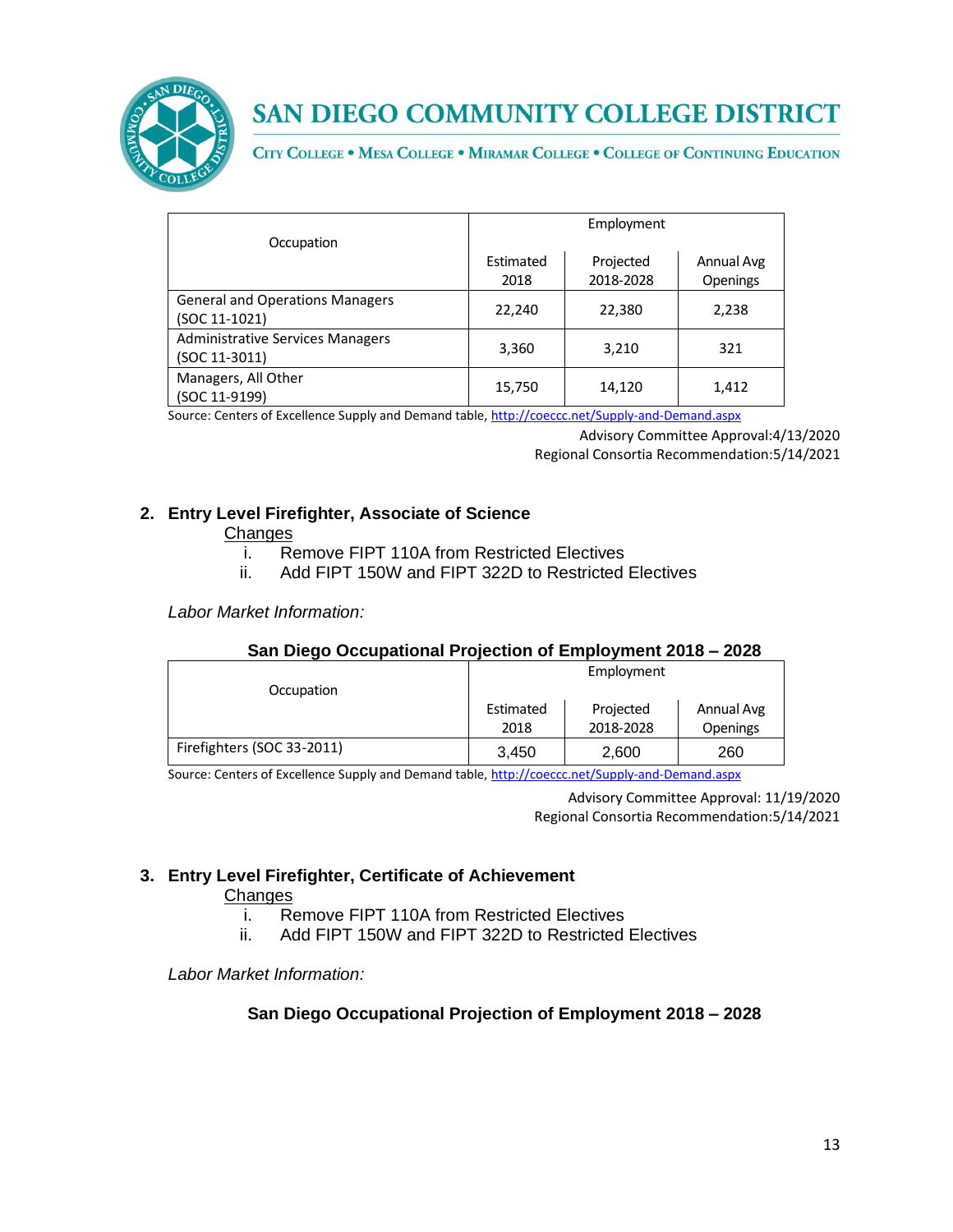

CITY COLLEGE . MESA COLLEGE . MIRAMAR COLLEGE . COLLEGE OF CONTINUING EDUCATION

|                            | Employment |           |            |
|----------------------------|------------|-----------|------------|
| Occupation                 |            |           |            |
|                            | Estimated  | Projected | Annual Avg |
|                            | 2018       | 2018-2028 | Openings   |
| Firefighters (SOC 33-2011) | 3,450      | 2,600     | 260        |

Source: Centers of Excellence Supply and Demand table, <http://coeccc.net/Supply-and-Demand.aspx>

Advisory Committee Approval: 11/19/2020 Regional Consortia Recommendation:5/14/2021

## **4. Medical Laboratory Technology, Associate of Science**

#### **Changes**

- i. Remove MLTT 201/202/203/204 from Courses Required for the Major
- ii. Add MLTT 210/211/212/213 to Courses Required for the Major
- iii. Increase total units from 26 to 28

*Labor Market Information:*

### **San Diego Occupational Projection of Employment 2018 – 2028**

|                                                                     | Employment |           |            |
|---------------------------------------------------------------------|------------|-----------|------------|
| Occupation                                                          |            |           |            |
|                                                                     | Estimated  | Projected | Annual Avg |
|                                                                     | 2018       | 2018-2028 | Openings   |
| Chemical Technicians (SOC2 19-4031)                                 | 890        | 1,080     | 108        |
| Clinical Laboratory Technologists and<br>Technicians (SOC 29-2010): | 3,610      | 3,440     | 344        |

Source: Centers of Excellence Supply and Demand table, <http://coeccc.net/Supply-and-Demand.aspx>

Advisory Committee Approval:6/15/2021 Regional Consortia Recommendation: 1/14/2022

## **5. Medical Laboratory Technology, Certificate of Achievement**

#### **Changes**

- i. Remove MLTT 201/202/203/204 from Courses Required for the Major
- ii. Add MLTT 210/211/212/213 to Courses Required for the Major
- iii. Increase total units from 26 to 28

*Labor Market Information:*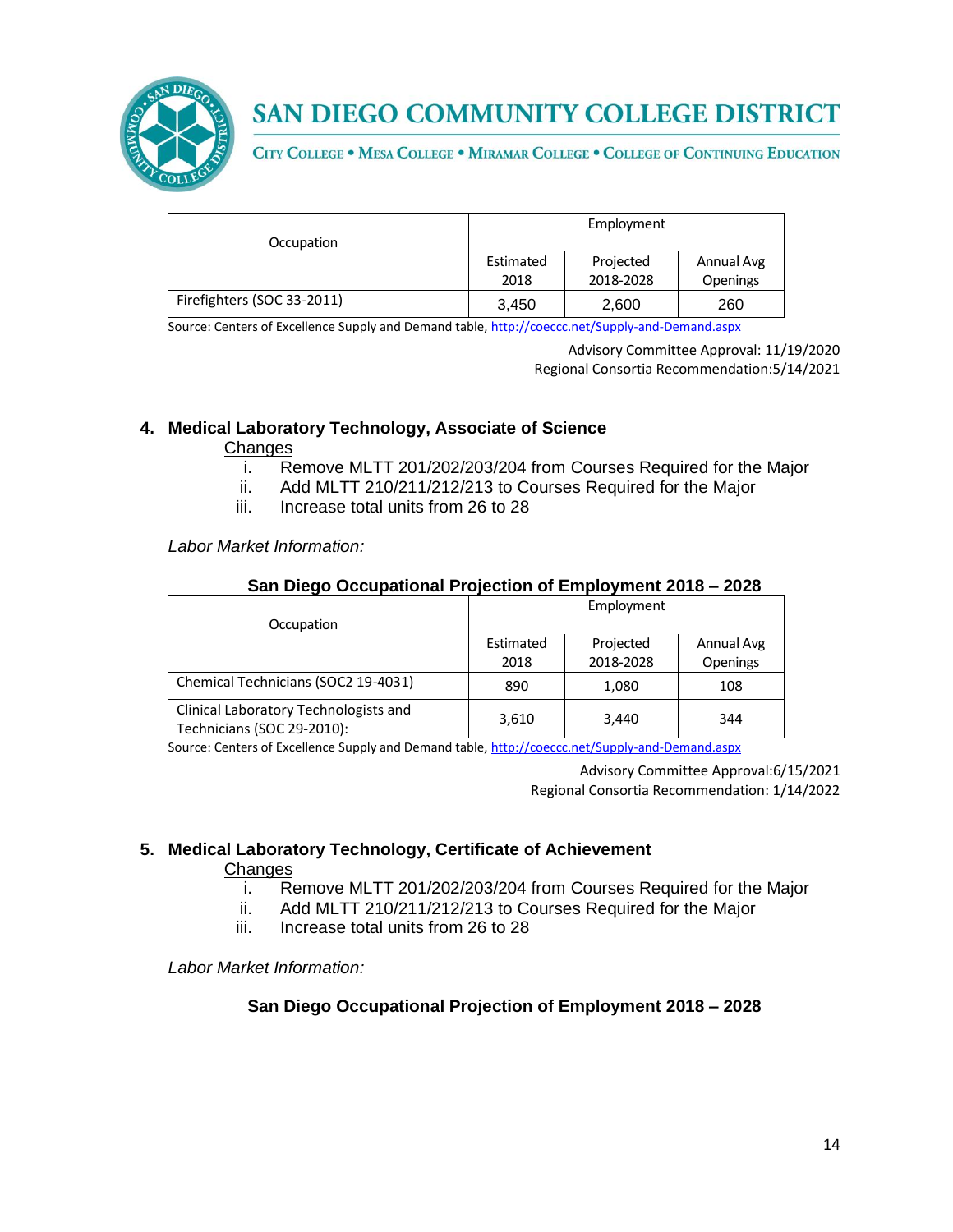

CITY COLLEGE . MESA COLLEGE . MIRAMAR COLLEGE . COLLEGE OF CONTINUING EDUCATION

|                                                                     |                   | Employment             |                               |
|---------------------------------------------------------------------|-------------------|------------------------|-------------------------------|
| Occupation                                                          | Estimated<br>2018 | Projected<br>2018-2028 | Annual Avg<br><b>Openings</b> |
| Chemical Technicians (SOC2 19-4031)                                 | 890               | 1,080                  | 108                           |
| Clinical Laboratory Technologists and<br>Technicians (SOC 29-2010): | 3,610             | 3,440                  | 344                           |

Source: Centers of Excellence Supply and Demand table, <http://coeccc.net/Supply-and-Demand.aspx>

Advisory Committee Approval:6/15/2021 Regional Consortia Recommendation: 1/14/2022

## **6. Occupational/Technical Studies, Associate of Science**

**Changes** 

- i. Remove FIPT 110A/150A, and MLTT 201/202/203 from Restricted **Electives**
- ii. Add MLTT 210/211/212/213 to Restricted Electives

### *San Diego College of Continuing Education*

## **1. Front End Web Developer I, Certificate of Completion**

#### **Changes**

- i. Remove COMM 641/642/643 from Courses Required for the Major
- ii. Add COMM 670 and COMM 671 to Courses Required for the Major
- iii. Decrease total hours from 360 to 86

*Labor Market Information:*

#### **San Diego Occupational Projection of Employment 2018 – 2028**

| Occupation                      | Employment        |                        |                               |
|---------------------------------|-------------------|------------------------|-------------------------------|
|                                 | Estimated<br>2018 | Projected<br>2018-2028 | Annual Avg<br><b>Openings</b> |
| Web Developers<br>(SOC 15-1134) | 2.170             | 2,110                  | 211                           |

Source: Centers of Excellence Supply and Demand table, <http://coeccc.net/Supply-and-Demand.aspx>

## **2. Front End Web Developer II, Certificate of Completion**

#### **Changes**

- i. Remove COMM 644/645/646/647 from Courses Required for the Major
- ii. Add COMM 672/673/674/675 to Courses Required for the Major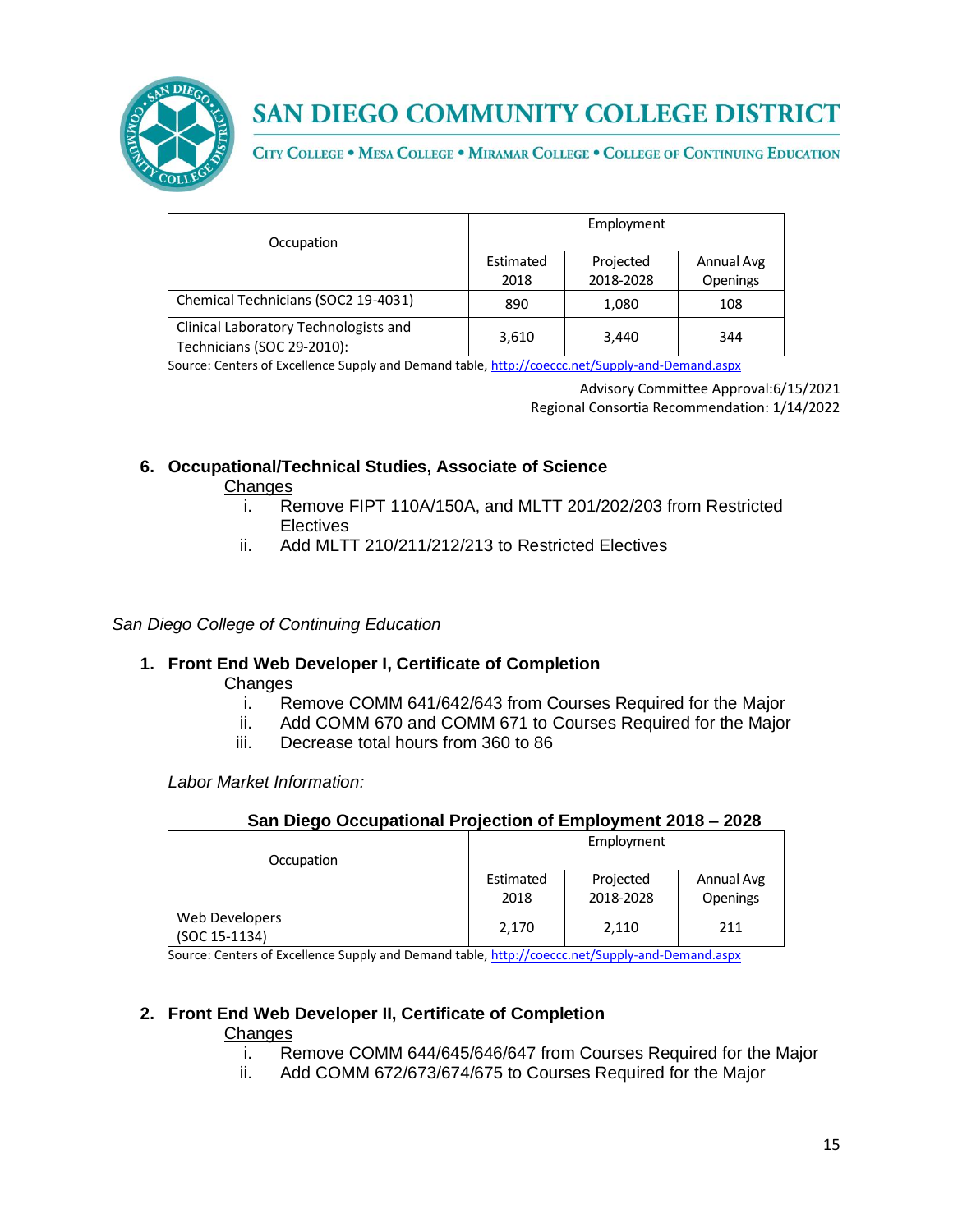

CITY COLLEGE . MESA COLLEGE . MIRAMAR COLLEGE . COLLEGE OF CONTINUING EDUCATION

*Labor Market Information:*

## **San Diego Occupational Projection of Employment 2018 – 2028**

| Occupation                      | Employment        |                        |                               |
|---------------------------------|-------------------|------------------------|-------------------------------|
|                                 | Estimated<br>2018 | Projected<br>2018-2028 | Annual Avg<br><b>Openings</b> |
| Web Developers<br>(SOC 15-1134) | 2,170             | 2,110                  | 211                           |

Source: Centers of Excellence Supply and Demand table, <http://coeccc.net/Supply-and-Demand.aspx>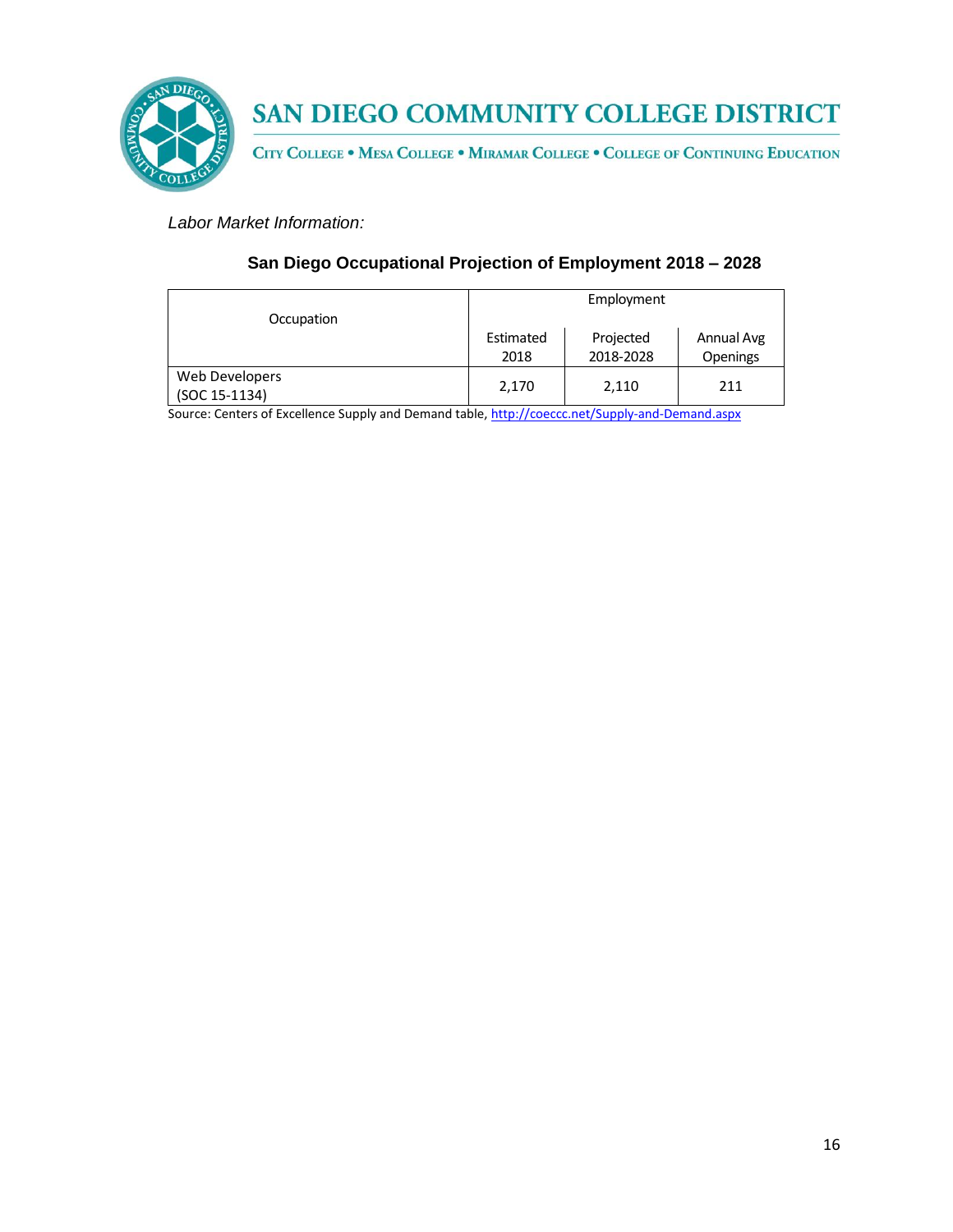

CITY COLLEGE . MESA COLLEGE . MIRAMAR COLLEGE . COLLEGE OF CONTINUING EDUCATION

| <b>New Courses</b>                             | <b>Units</b> |
|------------------------------------------------|--------------|
| San Diego City College                         |              |
| <b>BIOL 161-Introduction to Research</b>       | 3 Units      |
| San Diego Mesa College                         |              |
| CACM 103-Organization of Food                  | 1 Units      |
| CACM 122A-Restaurant and Catering Operations   | 1.5 Units    |
| CACM 122B-The Art of Menu Creation             | 1.5 Units    |
| CACM 132A-Meat, Seafood & Poultry              | 1 Units      |
| CACM 132B- Seafood Identification & Processing | 1.5 Units    |
| CACM 132C- Meat Identification & Processing    | 1.5 Units    |
| CACM 133A-Menu Preparation Lab                 | 2 Units      |
| CACM 133B- Modern Breakfast Service            | 2 Units      |
| CACM 202-Contemporary Restaurant Service       | 2 Units      |
| CACM 206A- Garde Manger I                      | 2 Units      |
| CACM 206B- Garde Manger II                     | 1 Units      |
| CACM 206C- Garde Manger III                    | 1.5 Units    |
| CACM 218- Seafood Fabrication - Whole Fish Lab | 1 Units      |
| CACM 220-Meat Butchery - Whole Animal Lab      | 1.5 Units    |
| CACM 222- Preservation of Meat Lab             | 1.5 Units    |
| CISC 197-Microsoft C# Software Engineering II  | 4 Units      |
| CISC 217-Intermediate Python Programming       | 4 Units      |
| MULT 201- Introduction to 3D Graphics          | 3 Units      |
| MULT 211-3D Modeling                           | 3 Units      |
| MULT 213-3DTexturing and Lighting              | 3 Units      |
| MULT 215-3D Character Design and Development   | 3 Units      |
| MULT 217-3D Studio Pre-Production              | 3 Units      |
| MULT 221A-3D Studio Production 1               | 3 Units      |
| MULT 221B-3D Studio Production II              | 3 Units      |
| MULT 223-3D Visual Effects & Compositing       | 3 Units      |
| MULT 225-3D Studio Post-Production             | 3 Units      |
| MUSI 138-Women in Music                        | 3 Units      |
| <b>MUSI 139-Music and Social Media</b>         | 1 Units      |

## *San Diego Miramar College*

| ADJU 395A- Arrest and Control                    | .1 Units  |
|--------------------------------------------------|-----------|
| ADJU 395B- Driver Training/Awareness             | .05 Units |
| ADJU 395C-Strategic Communications/De-Escalation | .1 Units  |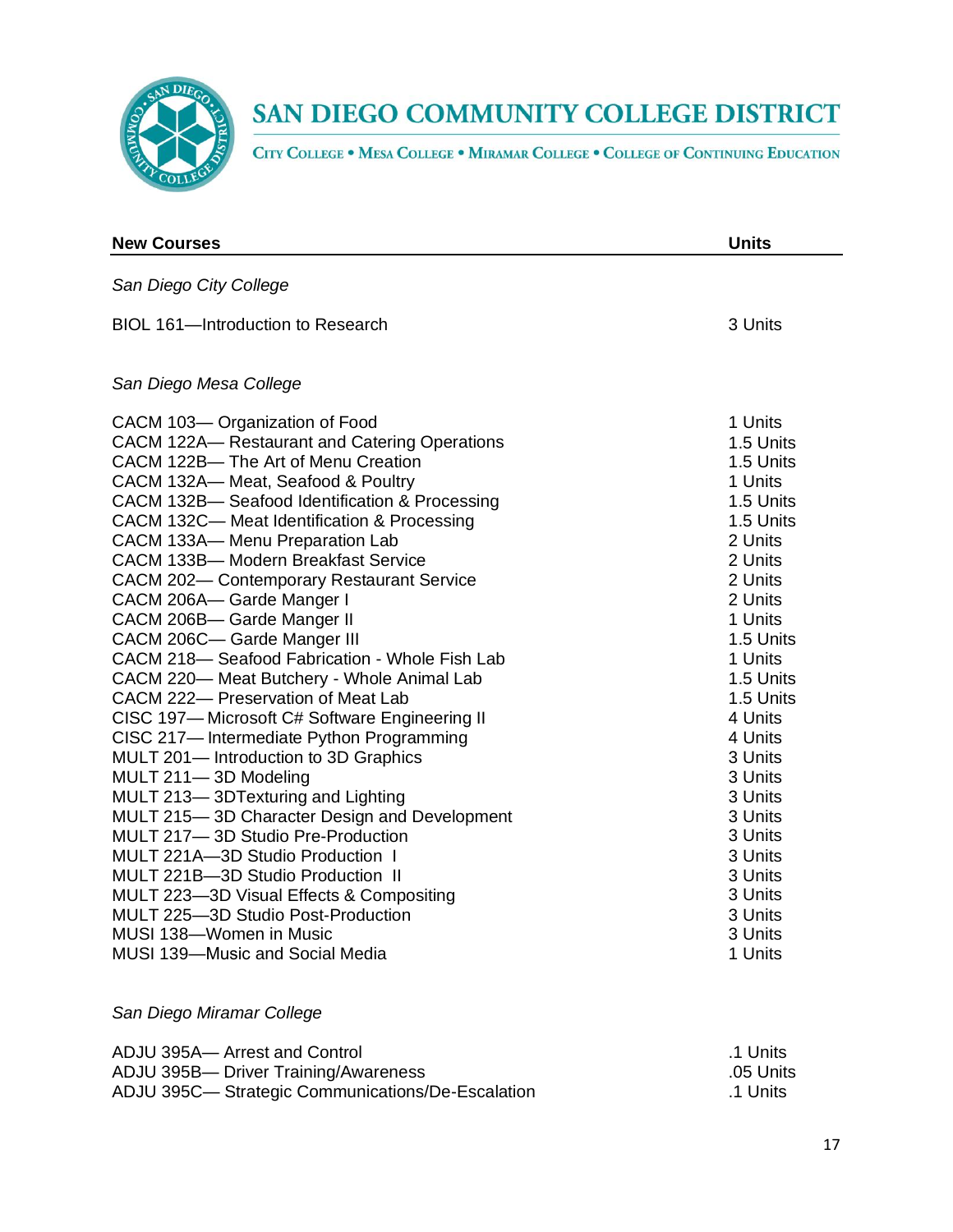

CITY COLLEGE . MESA COLLEGE . MIRAMAR COLLEGE . COLLEGE OF CONTINUING EDUCATION

| ADJU 395D-Tactical Firearms                              | .1 Units  |
|----------------------------------------------------------|-----------|
| ADJU 395E — Use of Force                                 | .05 Units |
| MLTT 210— Clinical Chemistry and Laboratory Operations   | 4 Units   |
| MLTT 211— Clinical Hematology Urinalysis And Body Fluids | 4 Units   |
| MLTT 213-Blood Bank and Immunology                       | 4 Units   |
|                                                          |           |

*San Diego College of Continuing Education*

| COMM 670— Web Development Fundamentals   | 48 Hours  |
|------------------------------------------|-----------|
| COMM 671-Soft Skills in Web Development  | 38 Hours  |
| COMM 672— Web Programming: HTML and CSS  | 180 Hours |
| COMM 673-User Interface Design           | 60 Hours  |
| COMM 674-Modern Web Development Tools    | 60 Hours  |
| COMM 675— Web Development Special Topics | 60 Hours  |